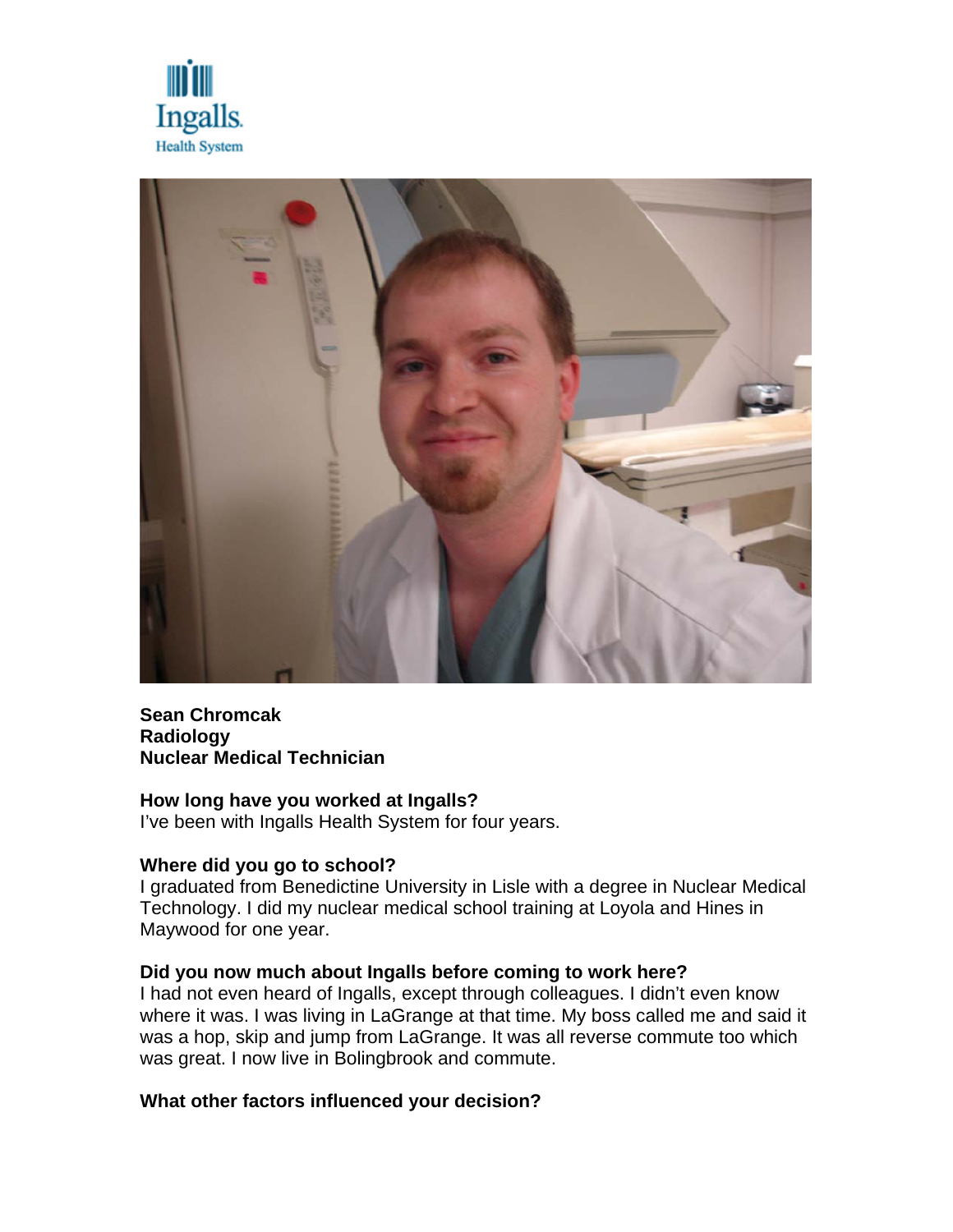

When I walked into the main lobby I was impressed with the first floor and the hospital in general. The care centers are nice too.

I interviewed at a few hospitals downtown and a few others and chose Ingalls. The people are very pleasant. Everyone works well together in the department too and that helps. The HR recruiter was great and easy to work with, too.

#### **What convinced you to work at Ingalls?**

The variety of stuff we do at Ingalls was important to me. Ingalls does the same things that a large university hospital does. It's the only hospital in the south suburbs that has PET scans. Here we do everything. That is a huge advantage for people in the south suburbs.

The staff that I met was friendly and very open to new team members. The training was great too. They were good at training how things are done here. I was the first new hire in 10 years, so they were open to change and new ideas in the department.

I also like the variety of scans available at Ingalls, unlike other community hospitals. The learning opportunities are big and they encourage and support you in doing that.

I also think our department flows well, and people are friendly.

## **Do you work at other locations besides the hospital?**

I work at the Calumet City and Tinley Park centers as well. I do PET scans at Tinley Park and general nuclear medicine at Calumet City.